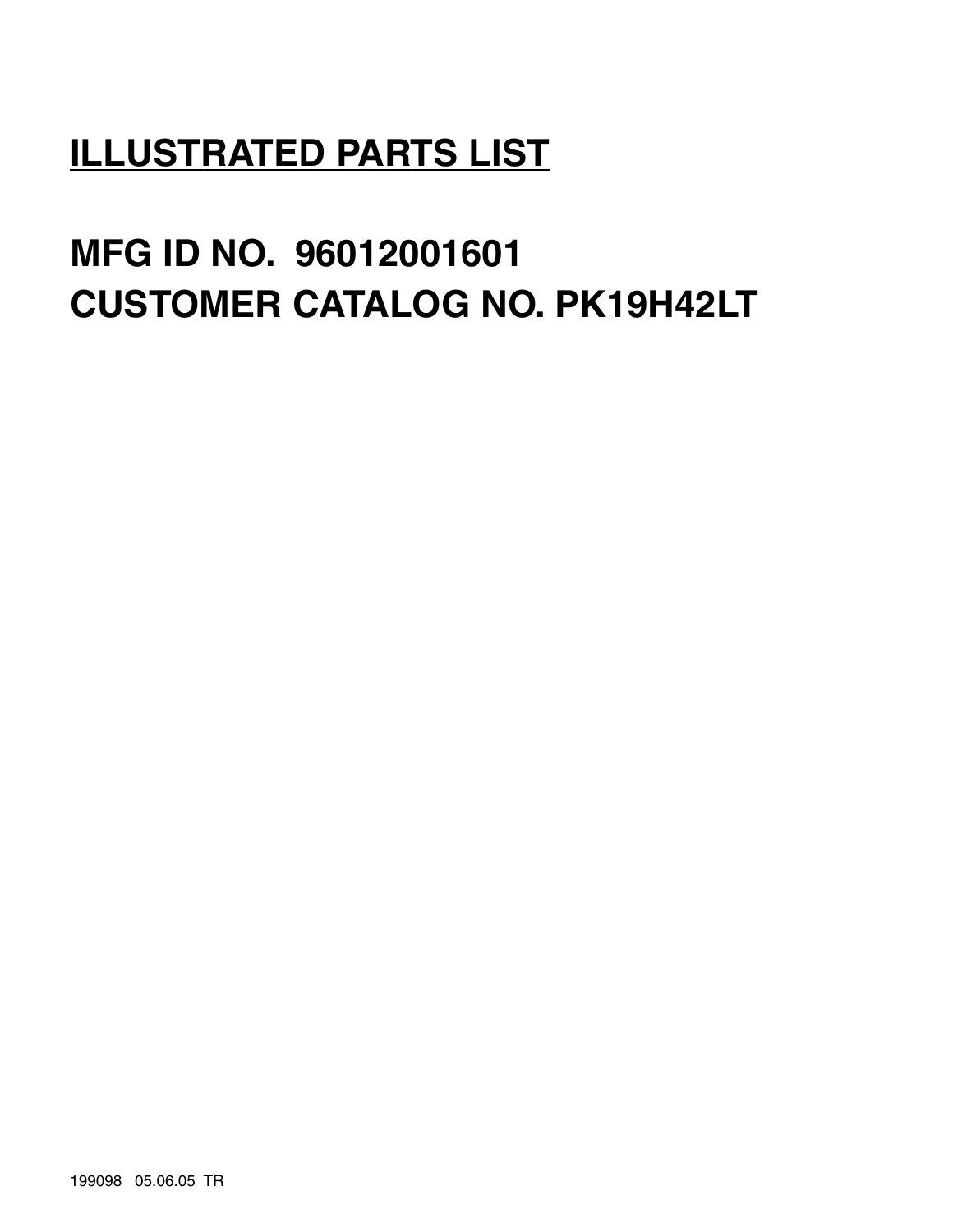**DECALS** 



| NE I           | FANI   |                               |
|----------------|--------|-------------------------------|
| NO.            | NO.    | <b>DESCRIPTION</b>            |
|                | 193939 | Decal Oper                    |
| 3              | 186164 | Decal Hood LH                 |
| 4              | 194509 | Decal Side Panel Logo         |
| 6              | 170563 | Decal Warning, Keep Hand Away |
| $\overline{7}$ | 194552 | Decal Replacement Parts       |
| 8              | 179128 | Decal Deck "B" 42"            |
| 9              | 172740 | Decal Fender Logo             |
| 10             | 157140 | Decal Fender Danger E/F       |
| 11             | 172743 | Decal Ins Strg Whl            |
| 12             | 173587 | Decal Fend Reflector Rh       |
|                |        |                               |

| <b>PART</b> |                                 |
|-------------|---------------------------------|
| NO.         | <b>DESCRIPTION</b>              |
| 173589      | Decal Fend Reflector Lh         |
| 160396      | Decal V-Belt Schematic          |
| 186163      | Decal Hood Rh                   |
| 145005      | Decal Bat Dan/Psn               |
|             | 179768X428 Pad Footrest LH      |
|             | 179769X428 Pad Footrest RH      |
| 178392      | Decal Chass Disconnect LTH 2000 |
| 138311      | Decal Handle Lft Height Adjust  |
| 194831      | Manual Operator's E&F           |
| 199098      | <b>Manual Parts E&amp;F</b>     |
|             |                                 |

### **WHEELS AND TIRES**



| <b>KEY</b><br>NO. | <b>PART</b><br>NO.                                    | <b>DESCRIPTION</b>                  |  |
|-------------------|-------------------------------------------------------|-------------------------------------|--|
|                   | 59192                                                 | Cap Valve Tire                      |  |
| 2                 | 65139                                                 | <b>Stem Valve</b>                   |  |
| 3                 | 106222X                                               | Tire FT 15 x 6 0 - 6 Service        |  |
| 4                 | 59904                                                 | Tube Front (Service Item Only)      |  |
| 5                 |                                                       | 106732X421 Rim Asm 6" front Service |  |
| 6                 | 278H                                                  | Fitting Grease (Front Wheel Only)   |  |
| 7                 | 9040H                                                 | Bearing Flange (Front Wheel nly)    |  |
| 8                 | 106108X421                                            | Rim Asm 8" rear Service             |  |
| 9                 | 138468                                                | Tire R T 20 x 8-8 Service           |  |
| 10                | 7152J                                                 | Tube Rear (Service Item Only)       |  |
| 11                | 104757X421                                            | Cap Axle Blk 1 50 x 1 00            |  |
|                   | 144334                                                | Sealant, Tire (10 oz. Tube)         |  |
|                   | $E_i$ , All component dimensions given in LLC, inches |                                     |  |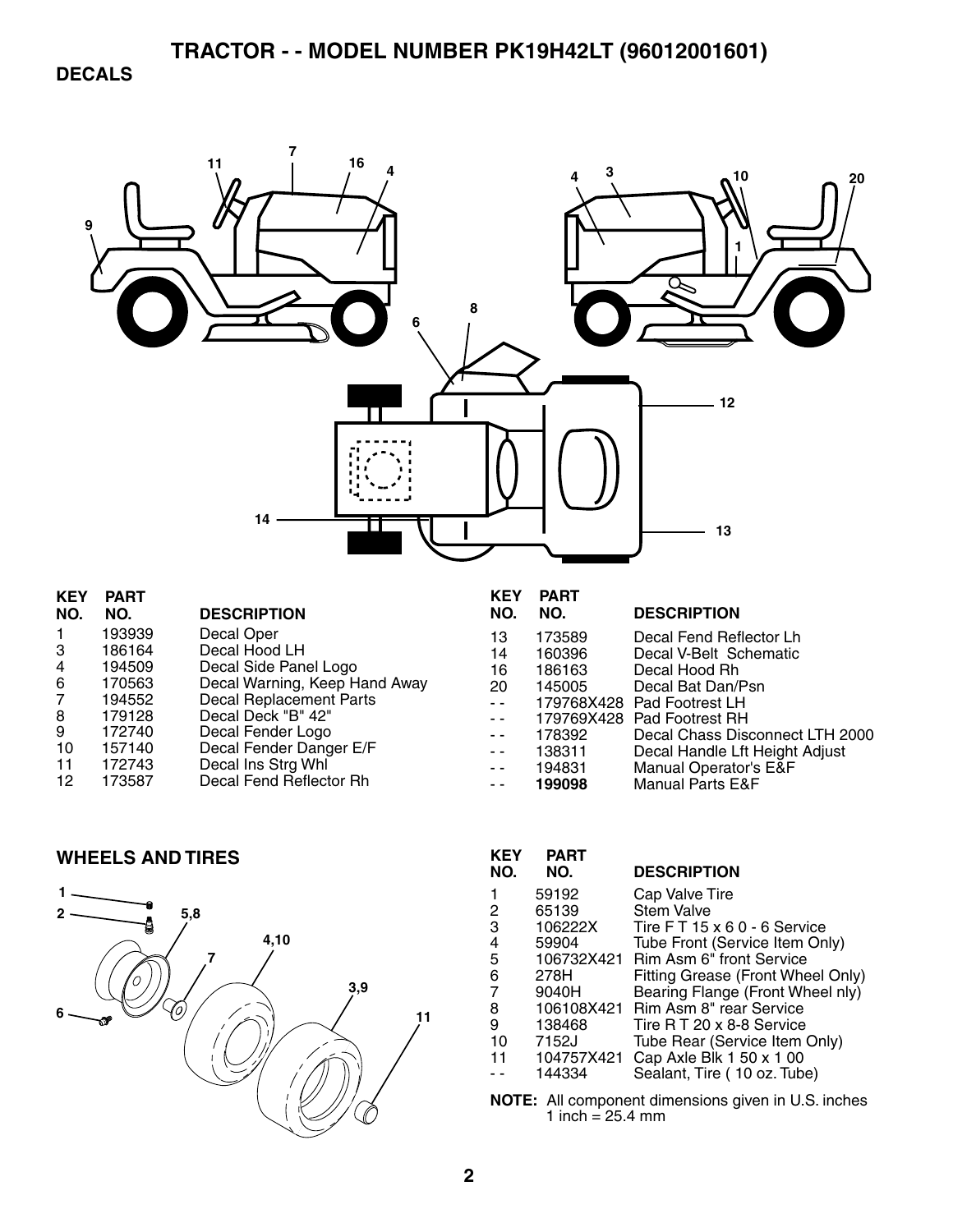#### **SCHEMATIC**



START  $\vert B + S + A1 \vert$ NONE 02731

PROPERLY SECURE YOUR WIRING.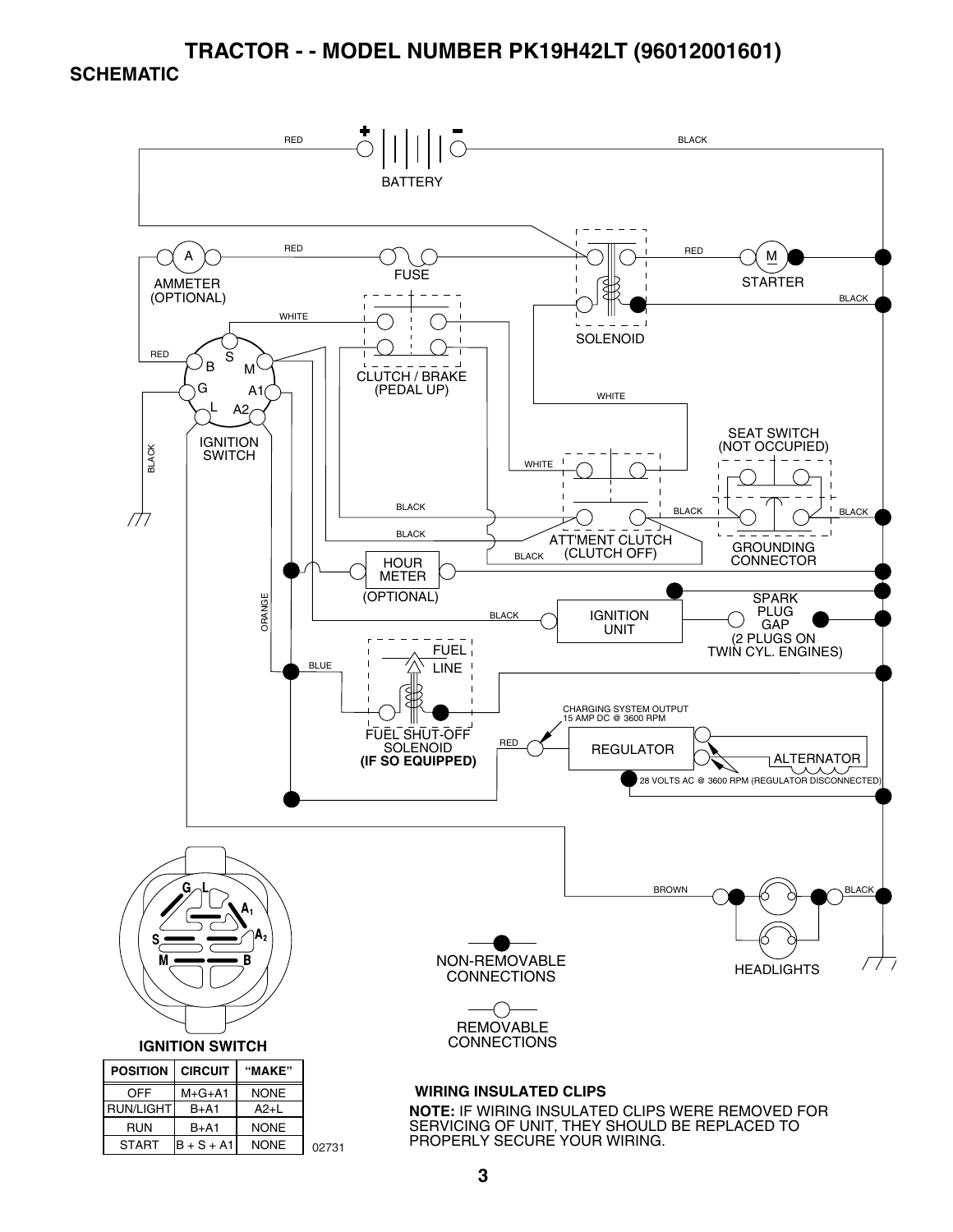**TRACTOR - - MODEL NUMBER PK19H42LT (96012001601) ELECTRICAL** 

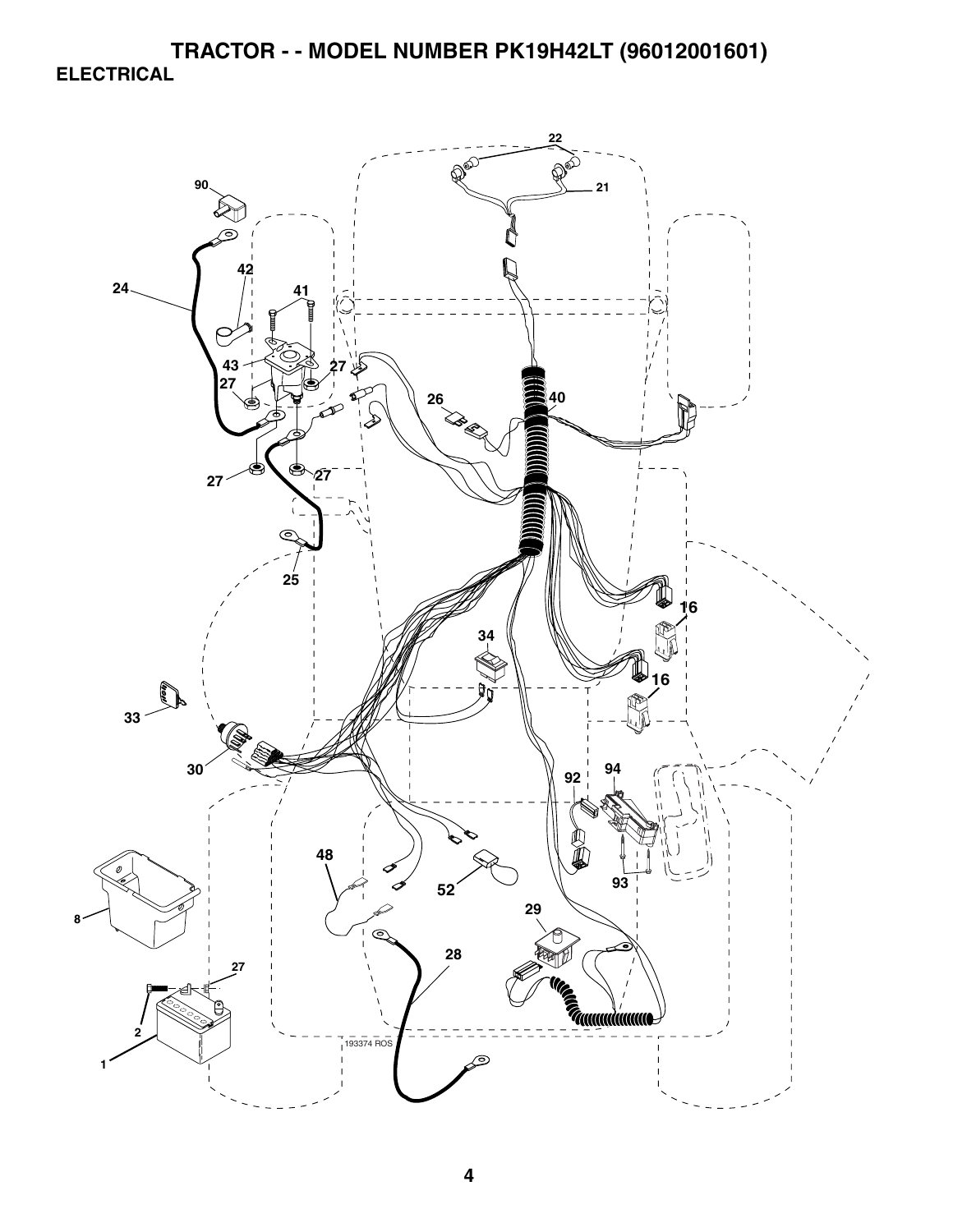# **TRACTOR - - MODEL NUMBER PK19H42LT (96012001601) ELECTRICAL**

| <b>KEY</b><br>NO. | <b>PART</b><br>NO. | <b>DESCRIPTION</b>                    |
|-------------------|--------------------|---------------------------------------|
|                   |                    |                                       |
| 1                 | 144927             | Battery                               |
| 2                 | 74760412           | Bolt Hex Hd 1/4-20 unc x 3/4          |
| 8                 | 176689             | <b>Box Battery</b>                    |
| 16                | 176138             | Switch Interlock                      |
|                   | 21 183759          | <b>Harness Socket Light</b>           |
| 22                | 4152J              | Bulb, Light # 1156                    |
|                   | 24 4799J           | <b>Cable Battery</b>                  |
|                   | 25 146147          | Cable Battery 6 Ga. Red w/16 wire 44" |
| 26                | 175158             | Fuse                                  |
| 27                | 73510400           | Nut Keps Hex 1/4-20 unc               |
|                   | 28 4207J           | Cable Ground 12" Blk 6 Ga.            |
| 29                | 192749             | <b>Switch Seat</b>                    |
| 30                | 193350             | Switch Ign                            |
|                   | 33 140401          | Key Ign Molded Generic                |
| 34 —              | 110712X            | Switch Light/Reset                    |
|                   | 40 193374          | Harness Ign                           |
|                   | 41 71110408        | Bolt Fin Hex 1/4-20 unc x 1/2         |
| 42                | 131563             | Cover Terminal Red                    |
| 43                | 178861             | Solenoid                              |
| 48                | 140844             | <b>Adapter Ammeter</b>                |
| 52                | 141940             | <b>Protection Loop</b>                |
|                   | 90 180449          | <b>Cover Terminal</b>                 |
| 92                | 193465             | Harness Pigtail Reverse Switch        |
| 93                | 192540             | Screw Plastite 10-1/4 x 2.0           |
| 94                | 191834             | Module Reverse ROS                    |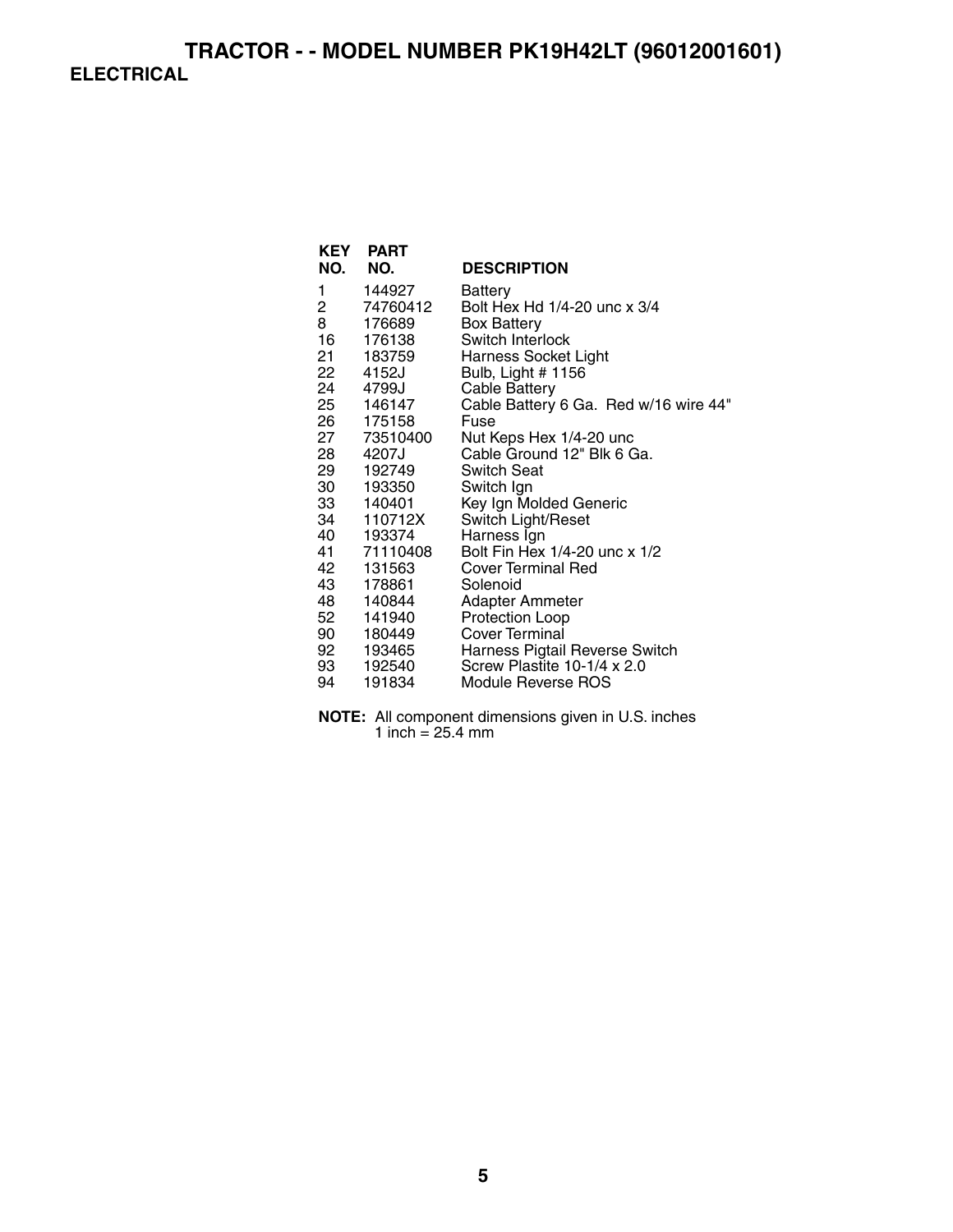**CHASSIS** 

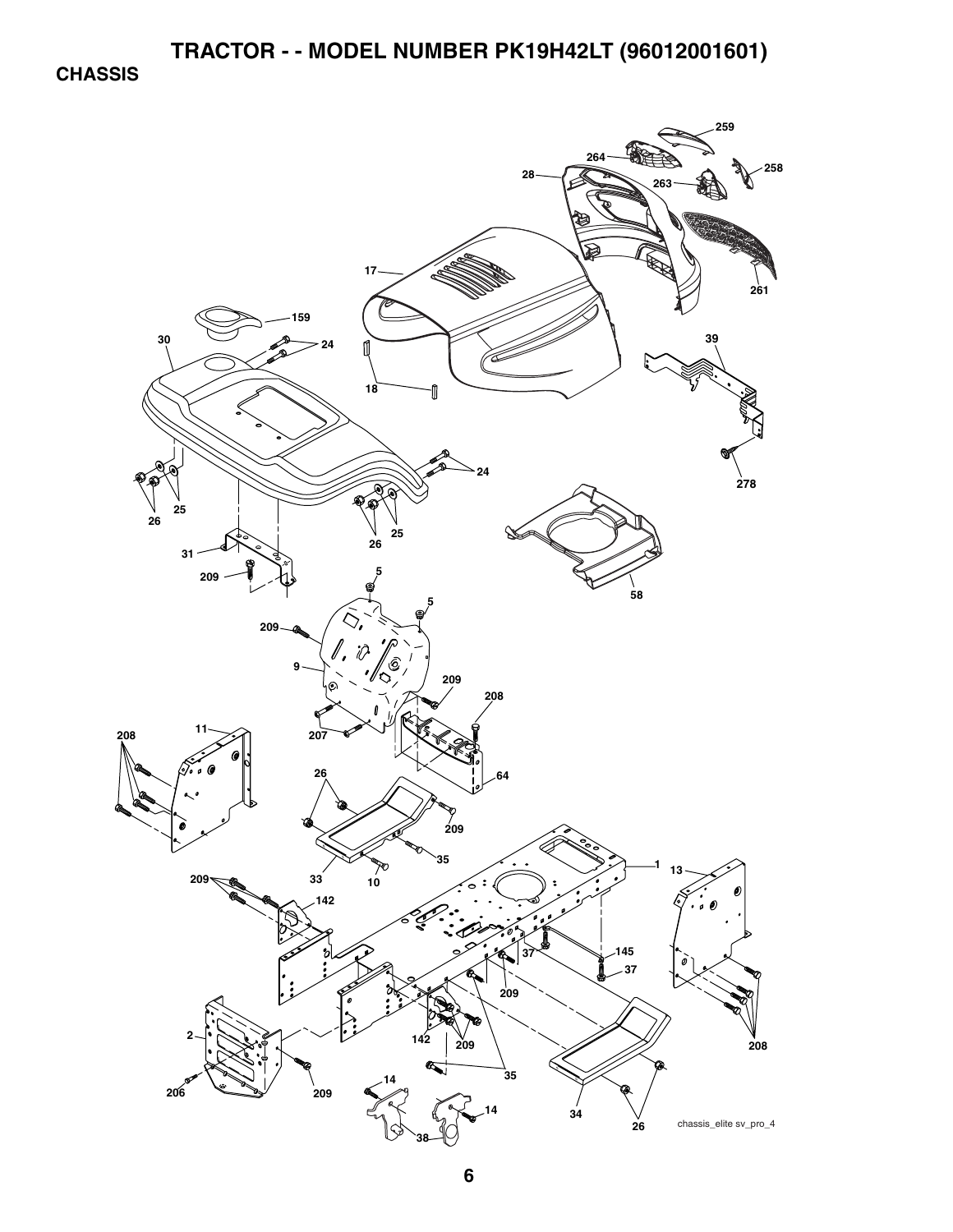**CHASSIS** 

| <b>PART</b>         |                                                                                                                                                                                                                                                                                                                                                                                                                                                                     |
|---------------------|---------------------------------------------------------------------------------------------------------------------------------------------------------------------------------------------------------------------------------------------------------------------------------------------------------------------------------------------------------------------------------------------------------------------------------------------------------------------|
| NO.                 | <b>DESCRIPTION</b>                                                                                                                                                                                                                                                                                                                                                                                                                                                  |
| 174619              | Chassis                                                                                                                                                                                                                                                                                                                                                                                                                                                             |
| 176554              | Drawbar                                                                                                                                                                                                                                                                                                                                                                                                                                                             |
| 155272              | <b>Bumper Hood/Dash</b>                                                                                                                                                                                                                                                                                                                                                                                                                                             |
| 193510X010 Dash P/L |                                                                                                                                                                                                                                                                                                                                                                                                                                                                     |
| 72140608            | Bolt Carriage 3/8-16 x 1                                                                                                                                                                                                                                                                                                                                                                                                                                            |
| 174996              | Panel Dash Lh                                                                                                                                                                                                                                                                                                                                                                                                                                                       |
|                     | 179174X010 Panel Dash Rh                                                                                                                                                                                                                                                                                                                                                                                                                                            |
|                     | Screw Thdrol 3/8-16 x 1/2                                                                                                                                                                                                                                                                                                                                                                                                                                           |
|                     |                                                                                                                                                                                                                                                                                                                                                                                                                                                                     |
|                     | <b>Bumper Hood</b>                                                                                                                                                                                                                                                                                                                                                                                                                                                  |
|                     | Bolt Fin Hex 3/8-16 unc x 1 Gr. 5                                                                                                                                                                                                                                                                                                                                                                                                                                   |
|                     | Washer 13/32 x 3/4 x 12 Ga.                                                                                                                                                                                                                                                                                                                                                                                                                                         |
|                     | Nut Lock Hex W/Ins 3/8-16 unc                                                                                                                                                                                                                                                                                                                                                                                                                                       |
|                     | Grille/Lens Asm (Includes Nos. 258, 259, 261, 263, 264)                                                                                                                                                                                                                                                                                                                                                                                                             |
|                     |                                                                                                                                                                                                                                                                                                                                                                                                                                                                     |
|                     | <b>Bracket Fender</b>                                                                                                                                                                                                                                                                                                                                                                                                                                               |
|                     |                                                                                                                                                                                                                                                                                                                                                                                                                                                                     |
|                     |                                                                                                                                                                                                                                                                                                                                                                                                                                                                     |
|                     | Screw Thdrol 6/16-18 x 1/2 TYT                                                                                                                                                                                                                                                                                                                                                                                                                                      |
|                     | <b>Bracket Asm Pivot Mower Rear</b>                                                                                                                                                                                                                                                                                                                                                                                                                                 |
|                     | <b>Bracket Pivot</b>                                                                                                                                                                                                                                                                                                                                                                                                                                                |
|                     | Duct Air                                                                                                                                                                                                                                                                                                                                                                                                                                                            |
|                     | Dash Lower STLT                                                                                                                                                                                                                                                                                                                                                                                                                                                     |
|                     | <b>Plate Reinforcement STLT</b><br>Rod Pivot Chassis/Hood                                                                                                                                                                                                                                                                                                                                                                                                           |
|                     |                                                                                                                                                                                                                                                                                                                                                                                                                                                                     |
|                     | Bolt Shoulder 5/16-18                                                                                                                                                                                                                                                                                                                                                                                                                                               |
|                     | Screw Thdrol 5/16-18 x 1/2                                                                                                                                                                                                                                                                                                                                                                                                                                          |
|                     | Screw Thdrol 3/8-16 x 1/2                                                                                                                                                                                                                                                                                                                                                                                                                                           |
|                     | Screw Hexwsh Thdr 3/8-16 x 3/4                                                                                                                                                                                                                                                                                                                                                                                                                                      |
|                     |                                                                                                                                                                                                                                                                                                                                                                                                                                                                     |
|                     |                                                                                                                                                                                                                                                                                                                                                                                                                                                                     |
|                     |                                                                                                                                                                                                                                                                                                                                                                                                                                                                     |
|                     | <b>Bezel Grille RH</b>                                                                                                                                                                                                                                                                                                                                                                                                                                              |
|                     | <b>Bezel Grille LH</b>                                                                                                                                                                                                                                                                                                                                                                                                                                              |
|                     | Screw 10 x 3/4 Single Lead Hex                                                                                                                                                                                                                                                                                                                                                                                                                                      |
|                     | Plug BTN BIK                                                                                                                                                                                                                                                                                                                                                                                                                                                        |
|                     | Plug Dome Plastic                                                                                                                                                                                                                                                                                                                                                                                                                                                   |
|                     |                                                                                                                                                                                                                                                                                                                                                                                                                                                                     |
|                     | 17490608<br>183393X428 Hood<br>184921<br>74780616<br>19131312<br>73800600<br>183828<br>192528X428 Fender<br>136619<br>179716X428 Footrest LH<br>179717X428 Footrest RH<br>17490508<br>175710<br>174714<br>184322<br>154798<br>175702<br>156524<br>169473X428 Cupholder<br>170165<br>17670508<br>17670608<br>17000612<br>183835X599 Lens Grille Pro RH<br>183834X599 Lens Grille Pro LH<br>183829X428 Insert Grille<br>183833<br>183832<br>191611<br>5479J<br>187801 |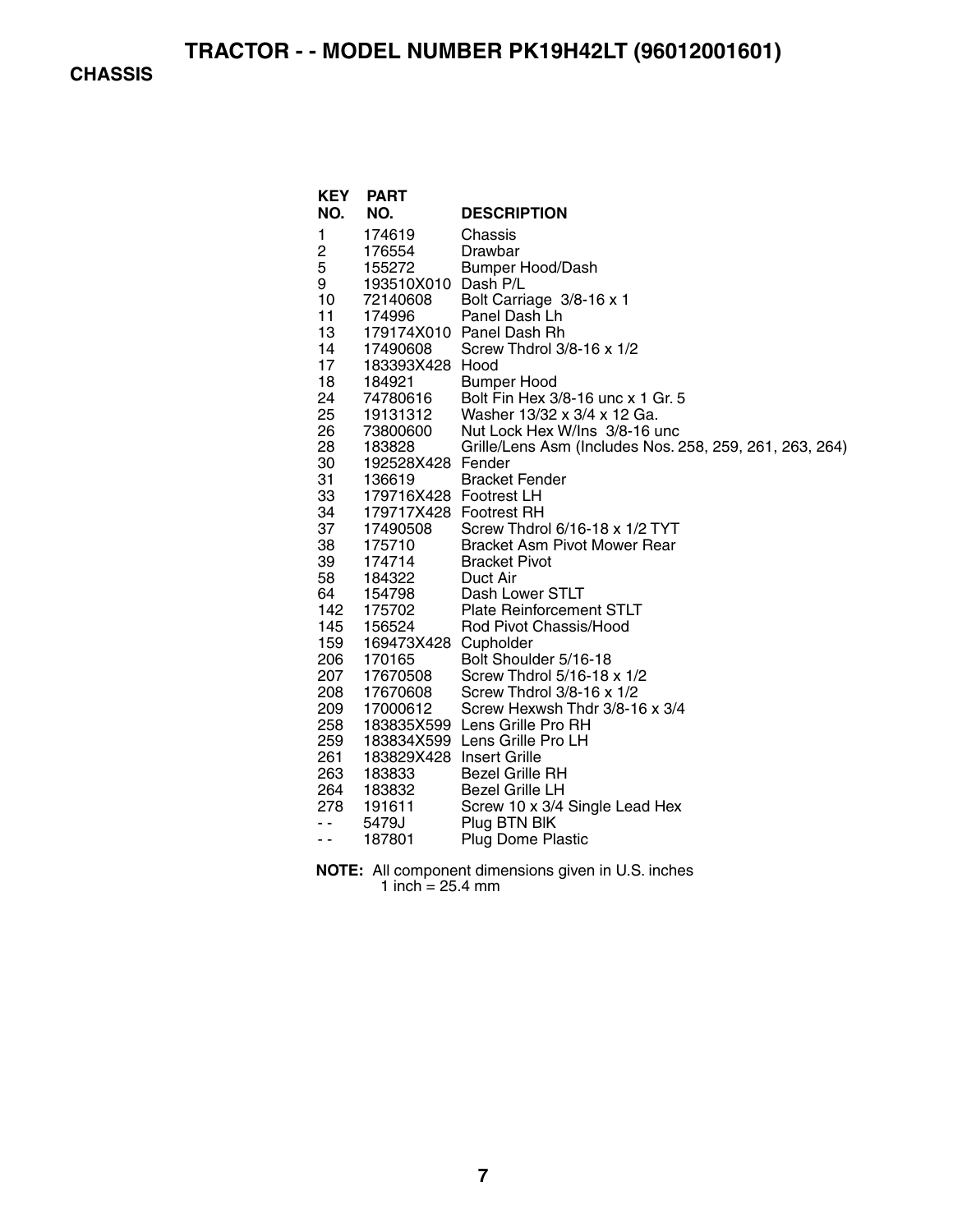**DRIVE** 

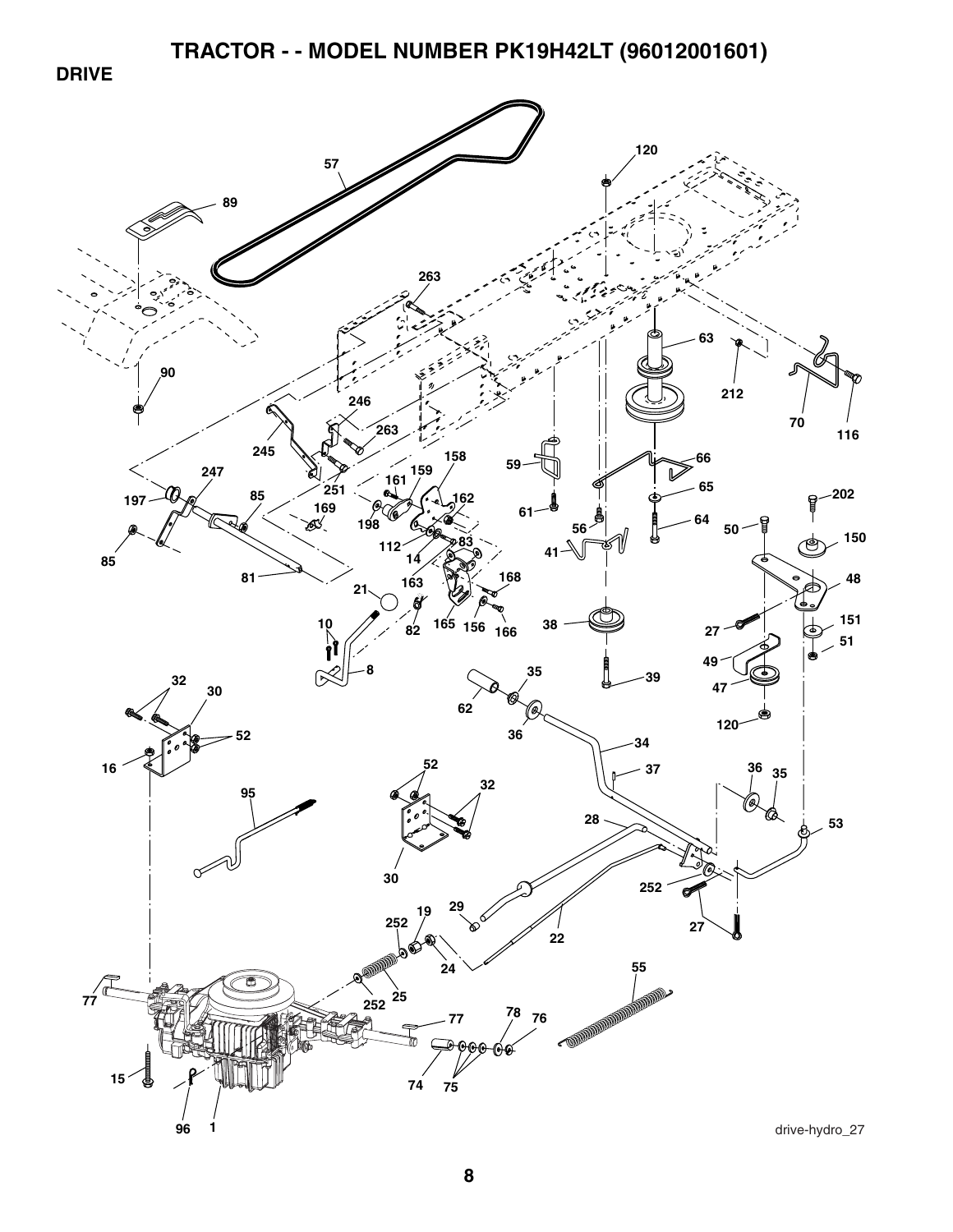#### **DRIVE**

| <b>KEY</b><br>NO. | PART<br>NO.        | <b>DESCRIPTION</b>                                                            |
|-------------------|--------------------|-------------------------------------------------------------------------------|
| 1                 |                    | Transaxle Peerless LTH 2000<br>(Order Parts From Transaxle Manu-<br>facturer) |
| 8                 | 192706             | <b>Rod Shift</b>                                                              |
| 10                | 76020416           | Pin Cotter 1/8 x 1 CAD                                                        |
| 14                | 10040400           | Washer Lock Hvy Helical                                                       |
| 15                | 74490544           | Bolt, Hex FLGHD 5/16-18 Gr. 5                                                 |
| 16                | 73800500           | Nut Lock Hex W/Ins 5/16-18 unc                                                |
| 19                | 73800600           | Nut Lock Hex W/Wsh 3/8-16 unc                                                 |
| 21                | 140845             | Knob, Round 1/2-13                                                            |
| 22                | 178141             | Rod, Brake Hydro                                                              |
| 24                | 73350600           | Nut                                                                           |
| 25                | 106888X            | Spring, Brake Rod                                                             |
| 27                | 76020412           | Pin Cotter 1/8 x 3/4 CAD.                                                     |
| 28                | 175765             | Rod, Parking Brake                                                            |
| 29                | 71673              | Cap, Parking Brake                                                            |
| 30                | 169592             | Bracket, Transaxle                                                            |
| 32                | 74760512           | Bolt Hex Hd 5/16-18 unc x 3/4                                                 |
| 34                | 175578             | Shaft, Foot Pedal                                                             |
| 35                | 120183X            | Bearing, Nylon                                                                |
| 36                | 19211616           | Washer                                                                        |
| 37                | 1572H              | Pin, Roll                                                                     |
| 38                | 179114             | Pulley, Composite                                                             |
| 39<br>41          | 72110622<br>175556 | Bolt Rdhd 3/8-16 unc x 2-3/4 Gr. 5                                            |
| 47                | 127783             | Keeper, Belt Idler<br>Pulley, Idler, V-Groove                                 |
| 48                | 154407             | <b>Bellcrank Clutch Grnd Drv STL</b>                                          |
| 49                | 123205X            | Retainer, Belt                                                                |
| 50                | 72110612           | Bolt Carr Sh 3/8-16 x 1-1/2 Gr. 5                                             |
| 51                | 73680600           | Nut Crownlock 3/8-16 unc                                                      |
| 52                | 73680500           | Nut Crownlock 5/16-18 unc                                                     |
| 53                | 105710X            | Link, Clutch                                                                  |
| 55                | 105709X            | Spring, Return, Clutch                                                        |
| 56                | 17060620           | Screw 3/8-16 x 1-1/4                                                          |
| 57                | 178138             | V-Belt, Ground Drive                                                          |
| 59                | 169691             | Keeper, Center Span                                                           |
| 61                | 17120614           | Screw 3/8-16 x .875                                                           |
| 62                | 8883R              | Cover, Pedal                                                                  |
| 63                | 175410             | Pulley, Engine                                                                |
| 64                | 173937             | Bolt Hex 7/16-20 x 4 x Gr. 5-1.5 Thr                                          |
| 65                | 10040700           | Washer                                                                        |
| 66                | 154778             | Keeper Belt Engine                                                            |

| KEY<br>NO. | PART<br>NO. | <b>DESCRIPTION</b>                |
|------------|-------------|-----------------------------------|
| 70         | 134683      | Guide Belt                        |
| 74         | 137057      | Spacer, Axle                      |
| 75         | 121749X     | Washer 25/32 x 1-1/4 x 16 Ga.     |
| 76         | 12000001    | E-Ring                            |
| 77         | 123583X     | Key, Square                       |
| 78         | 121748X     | Washer 25/32 x 1-5/8 x 16 Ga.     |
| 81         | 178139      | Shaft Asm. Cross Hydro            |
| 82         | 165711      | Spring Torsion T/A                |
| 83         | 19171216    | Washer 17/32 x 3/4 x 16 Ga.       |
| 85         | 150360      | Nut Lock Center 1/4-28            |
| 89         | 192056X428  | Console, Shift                    |
| 90         | 142432      | Screw Hex Wsh Hi-Lo 1/4-1/2 unc   |
| 95         | 178134      | Disconnect Asm. Rod Bypass LTH    |
| 96         | 4497H       | Retainer Spring 1" Zinc/Cad       |
| 112        | 19091210    | Washer 9/32 x 3/4 x 10 Ga.        |
| 116        | 72140608    | Bolt RDHD SQNK 3/8-16 unc x 1     |
| 120        | 73900600    | Nut Lock Flg 3/8-16 unc           |
| 150        | 175456      | <b>Spacer Retainer</b>            |
| 151        | 19133210    | Washer 13/32 x 2 x 10 Ga.         |
| 156        | 166002      | Washer Srrted 5/16 ID x 1.125     |
| 158        | 165589      | <b>Bracket Shift Mount</b>        |
| 159        | 183900      | Hub Shift                         |
| 161        | 72140406    | Bolt Rdhd Sqnk 1/4-20 x 3/4 Gr. 5 |
| 162        | 73680400    | Nut Crownlock 1/4-20 unc          |
| 163        | 74780416    | Bolt Hex Fin 1/4-20 unc x 1 Gr. 5 |
| 165        | 165623      | <b>Bracket Pivot Lever</b>        |
| 166        | 17490510    | Screw 5/16-18 x 5/8               |
| 168        | 165492      | Bolt Shoulder 5/16-18 x .561      |
| 169        | 165580      | Plate Fastening Lt                |
| 197        | 169613      | Nyliner Snap-In 5/8" ID           |
| 198        | 169593      | Washer Nyl 7/8 ID x .105          |
| 202        | 72110614    | Bolt Carr Sh 3/8-16 x 1-3/4 Gr. 5 |
| 212        | 145212      | Nut Hex flange Lock               |
| 245        | 178122      | Strap Torque LH                   |
| 246        | 178121      | <b>Strap Torque RH</b>            |
| 247        | 181462      | <b>Link Shift Transaxle</b>       |
| 251        | 17060516    | Screw 5/16-18 x 1                 |
| 252        | 19131616    | Washer 13/32 x 1 x 16 Ga.         |
| 263        | 17000612    | Screw Hex Wsh Thdr 3/8-16 x 3/4   |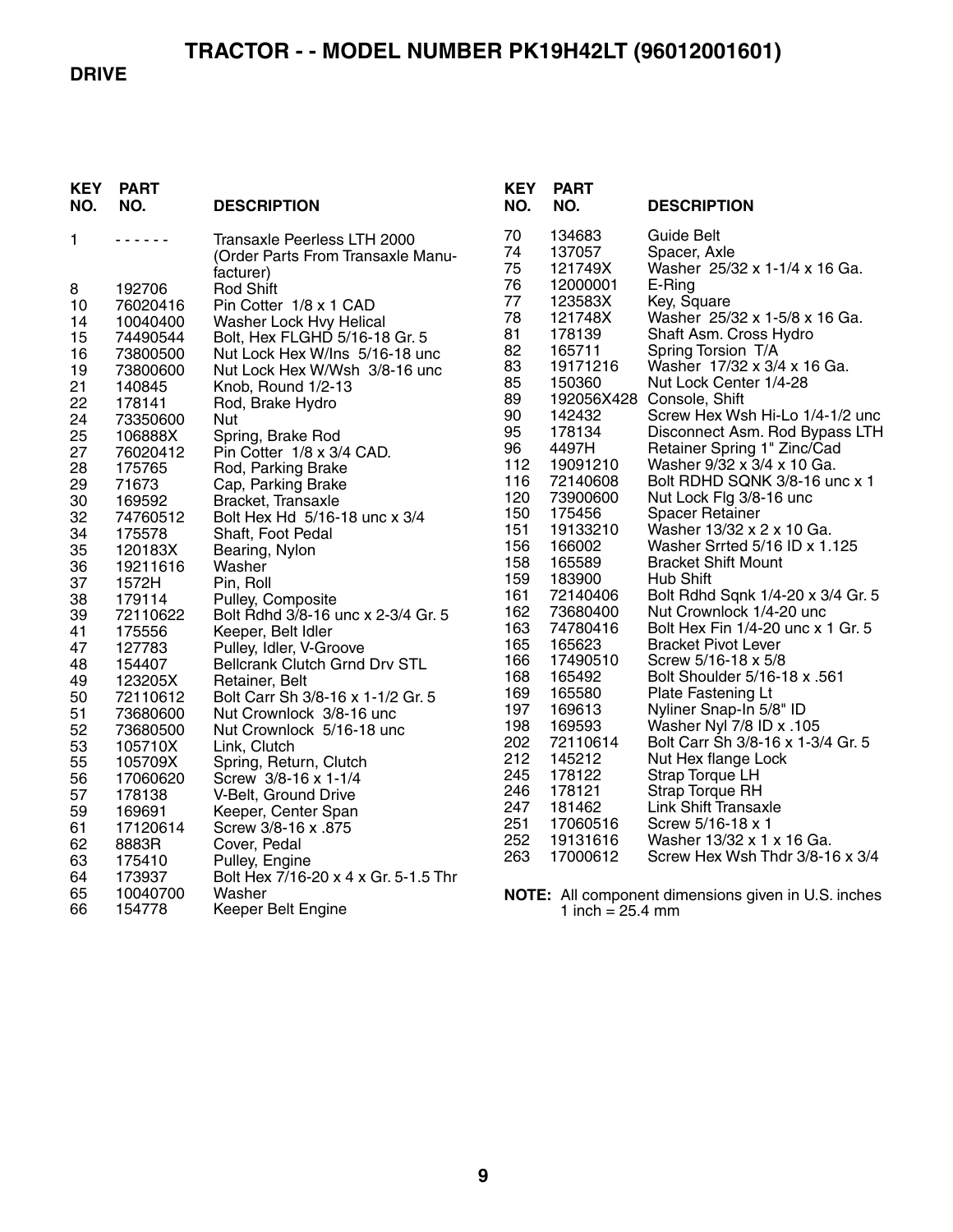## **TRACTOR - - MODEL NUMBER PK19H42LT (96012001601) STEERING ASSEMBLY**



steering\_pl.lt\_57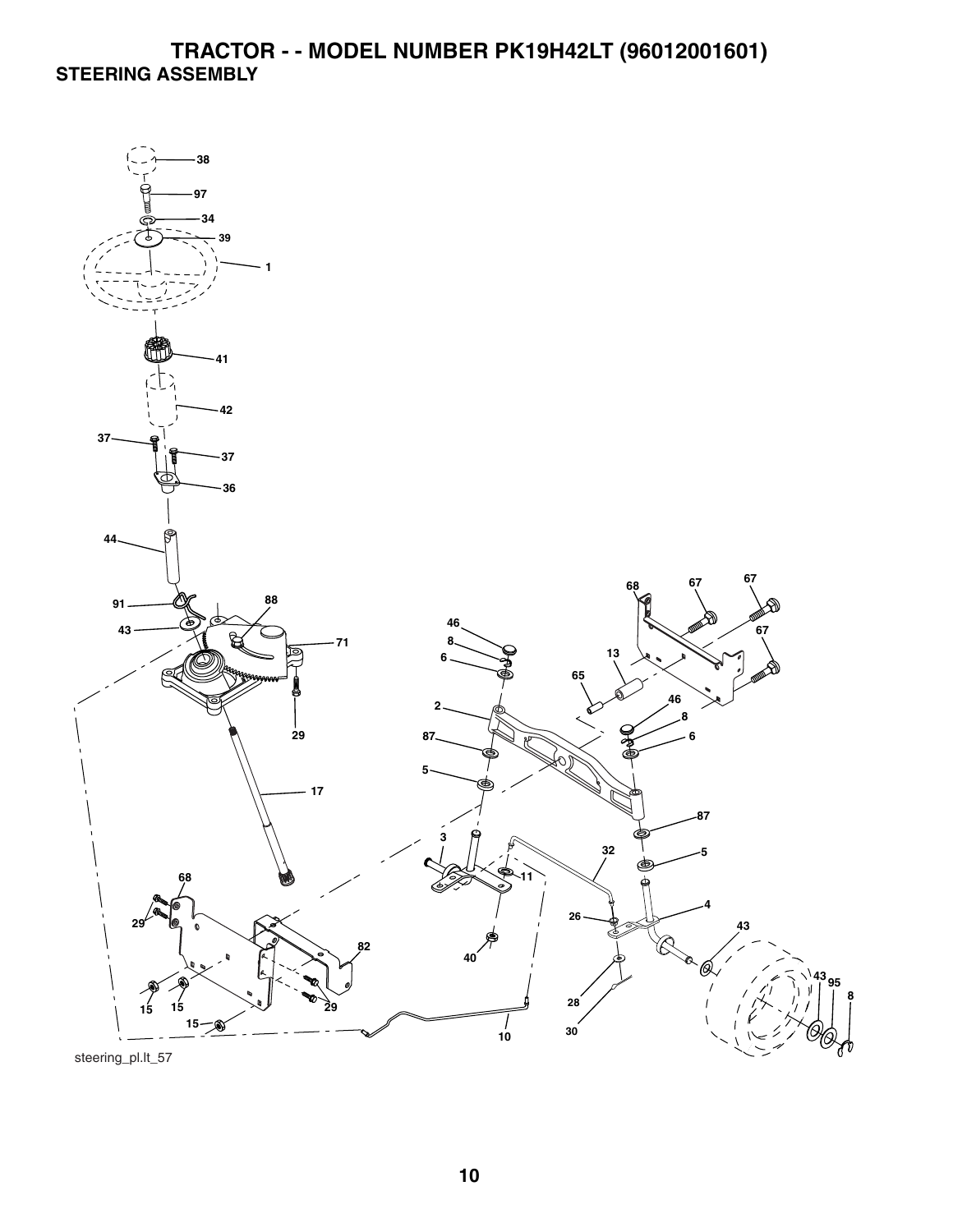**TRACTOR - - MODEL NUMBER PK19H42LT (96012001601) STEERING ASSEMBLY** 

| <b>KEY</b><br>NO. | <b>PART</b><br>NO. | <b>DESCRIPTION</b>                                        |
|-------------------|--------------------|-----------------------------------------------------------|
| 1                 | 186093X428         | <b>Wheel Steering</b>                                     |
| $\frac{2}{3}$     | 184706             | Axle Asm Cast Iron LT                                     |
|                   | 169840             | Spindle Asm LH                                            |
| 4                 | 169839             | Spindle Asm RH                                            |
| 5                 | 6266H              | <b>Bearing Race Thrust Harden</b>                         |
| 6                 | 121748X            | Washer 25/32 x 1-5/8 x 16 Ga.                             |
| 8                 | 12000029           | Ring Klip #t5304-75                                       |
| 10<br>11          | 175121<br>10040600 | Link Drag                                                 |
| 13                | 136518             | Washer Lock Hvy Hlcl Spr 3/8<br>Spacer Brg Axle Front     |
| 15                | 145212             | Nut Hex Flange Lock                                       |
| 17                | 190753             | <b>Shaft Asm Steering</b>                                 |
| 26                | 126847X            | <b>Bushing Link Drag</b>                                  |
| 28                | 19131416           | Washer 13/32 x 7/8 x 16 Ga.                               |
| 29                | 17000612           | Screw 3/8-16 x .75                                        |
| 30                | 76020412           | Pin Cotter 1/8 x 3/4                                      |
| 32                | 192757             | Rod Tie                                                   |
| 34                | 10040500           | Washer Lock Hvy Hlcl Spr. 5/16                            |
| 36                | 155099             | <b>Bushing Strg</b>                                       |
| 37                | 152927             | Screw                                                     |
| 38                | 186095X428         | Insert Cap Strg Wh                                        |
| 39<br>40          | 19113812           | Washer 11/32 ID x 2-3/8 OD x 12 Ga.<br>Crownlock nut      |
| 41                | 73540600<br>186737 | <b>Adaptor Wheel Strg</b>                                 |
| 42                | 145054X428         | Boot Steering Dash                                        |
| 43                | 121749X            | Washer 25/32 x 1 1/4 x 16 Ga.                             |
| 44                | 190752             | <b>Extension Steering Shaft</b>                           |
| 46                | 121232X            | Cap Spindle Fr Top Blk                                    |
| 65                | 160367             | Spacer Brace Axle                                         |
| 67                | 72110618           | Bolt RDHD SQNK 3/8-16 x 2 1/4                             |
| 71                | 175146             | <b>Steering Asm</b>                                       |
| 68                | 169827             | Axle, Brace                                               |
| 82                | 169835             | <b>Bracket Susp Chassis Front</b>                         |
| 87                | 173966             | Washer Flat .781 x 1-1/2 x .14                            |
| 88                | 175118             | Bolt Shoulder 7/16-20 unc                                 |
| 91<br>95          | 175553<br>188967   | <b>Clip Steering</b><br>060. Washer Harden .739 x 1.637 x |
| 97                | 74780564           | Bolt 5/16-18 unc x 4" L Gr. 5                             |
|                   |                    |                                                           |

**NOTE:** All component dimensions given in U.S. inches 1 inch = 25.4 mm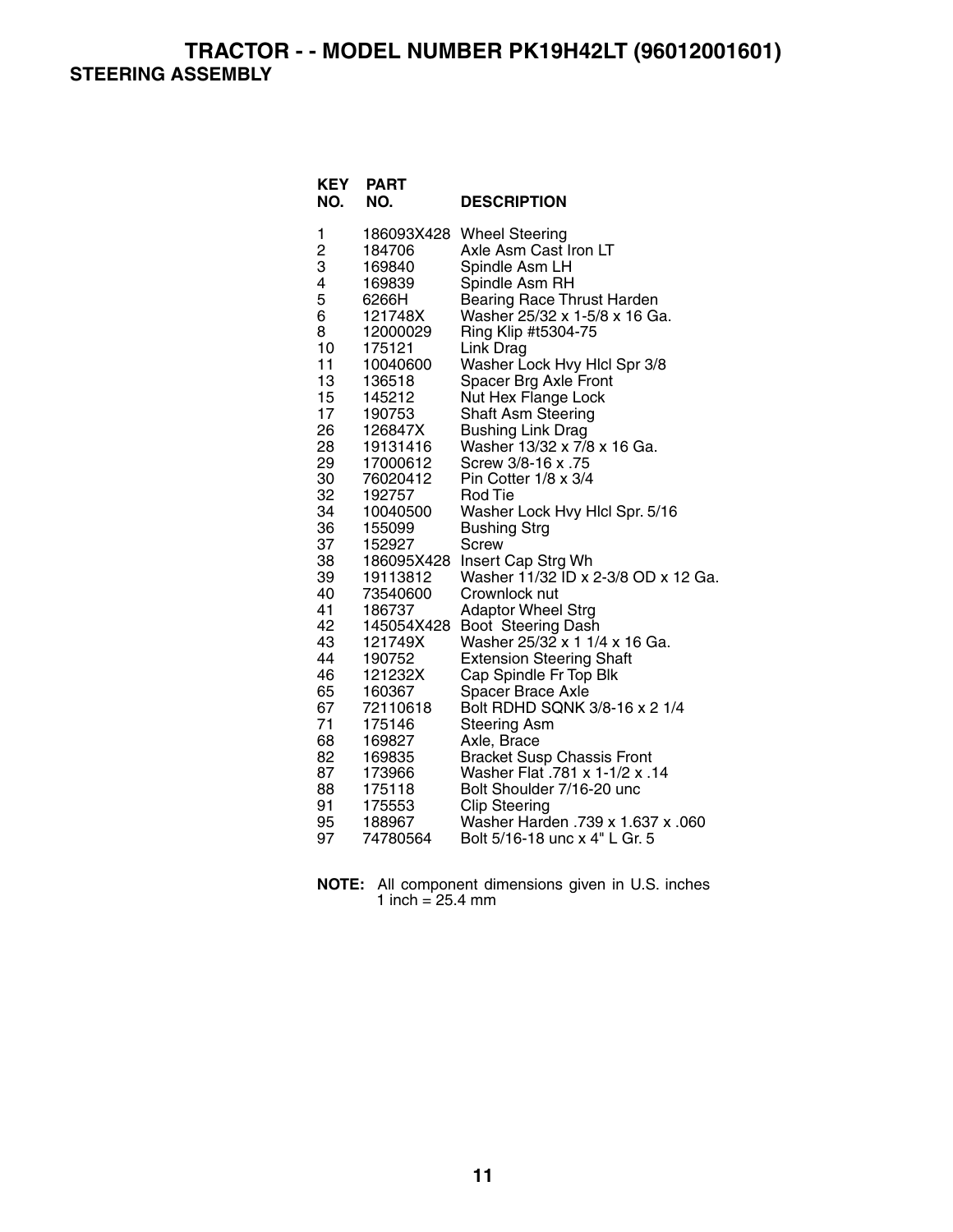**TRACTOR - - MODEL NUMBER PK19H42LT (96012001601) SEAT ASSEMBLY** 



seat\_lt.knob\_13

| <b>KEY</b><br>NO.          | <b>PART</b><br>NO.                                                                    | <b>DESCRIPTION</b>                                                                                                                                                                                      | <b>KEY</b><br>NO.                            | <b>PART</b><br>NO.                                                                    |
|----------------------------|---------------------------------------------------------------------------------------|---------------------------------------------------------------------------------------------------------------------------------------------------------------------------------------------------------|----------------------------------------------|---------------------------------------------------------------------------------------|
| 2<br>3<br>4<br>5<br>6<br>8 | 188720<br>140551<br>71110616<br>19131610<br>145006<br>73800600<br>124181X<br>17000616 | Seat<br>Bracket Pivot Seat 8 720<br>Bolt Fin Hex 3/8-16 unc x 1<br>Washer 13/32 x 1 x 10 Ga.<br>Clip Push-In<br>Nut Hex w/Ins. 3/8-16 unc<br>Spring Seat Cprsn 2 250 Blk Zi<br>Screw 3/8-16 x 1.5 Smgml | 13<br>14<br>15<br>16<br>17<br>21<br>22<br>24 | 121248X<br>72050412<br>134300<br>121250X<br>123976X<br>171852<br>73800500<br>19171912 |
| 9<br>10<br>11<br>12        | 19131614<br>182493<br>166369<br>174648                                                | Washer 13/32 x 1 x 14 Ga.<br>Pan Seat<br>Knob Seat<br><b>Bracket Mounting Switch</b>                                                                                                                    | 25                                           | 127018X<br>NOTE: All compor<br>1 inch = $25$                                          |

| <b>KEY</b><br>NO.                                  | <b>PART</b><br>NO.                                                                               | <b>DESCRIPTION</b>                                                                                                                                                                                                                                                |
|----------------------------------------------------|--------------------------------------------------------------------------------------------------|-------------------------------------------------------------------------------------------------------------------------------------------------------------------------------------------------------------------------------------------------------------------|
| 13<br>14<br>15<br>16<br>17<br>21<br>22<br>24<br>25 | 121248X<br>72050412<br>134300<br>121250X<br>123976X<br>171852<br>73800500<br>19171912<br>127018X | Bushing Snap Blk Nyl 50 ld<br>Bolt Rdhd Sqnk 1/4-20 x 1-1/2<br>Spacer Split 28x 88<br>Spring Cprsn<br>Nut Lock 1/4 Lge Flg Gr. 5 Zinc<br>Bolt Shoulder 5/16-18 unc.<br>Nut Hex Lock W/Ins 5/16-18<br>Washer 17/32 x 1-3/16 x 12 Ga.<br>Bolt Shoulder 5/16-18 x 62 |
|                                                    |                                                                                                  |                                                                                                                                                                                                                                                                   |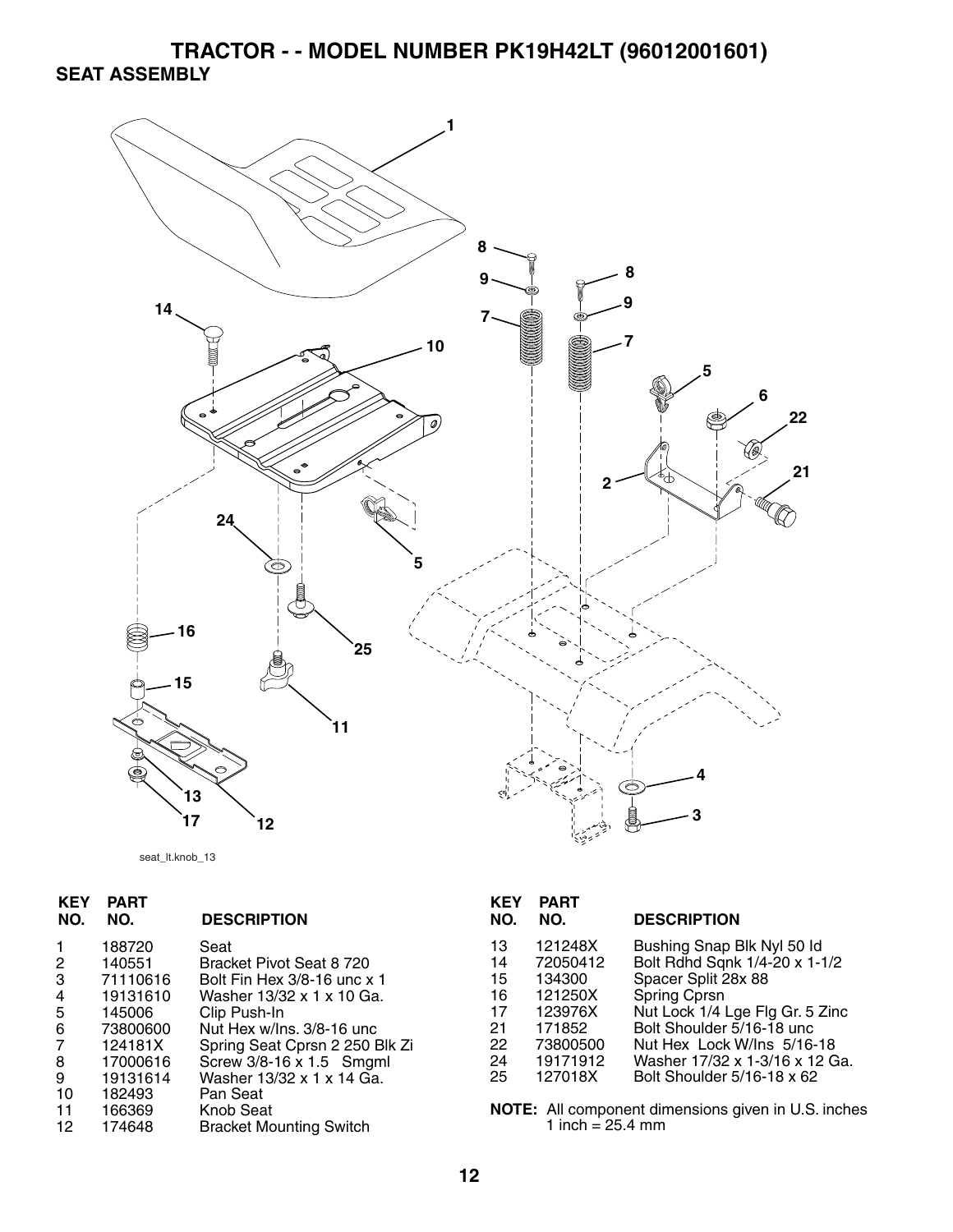#### **ENGINE**



**13**

| KEY<br>NO. | PART<br>NO.        | <b>DESCRIPTION</b>                                          |
|------------|--------------------|-------------------------------------------------------------|
| 1<br>2     | 170805<br>17720408 | Control, Throttle<br>Screw Hex Thd Cut 1/4-20 x 1/2         |
| 3          |                    | Engine Kohler Model SV590<br>(Order Parts from Engine Mfg.) |
| 4          | 188655             | Muffler                                                     |
| 8          | 171877             | Bolt 5/16-18 unc x 3/4 w/Sems                               |
| 13         | 185909             | Muffler Gasket                                              |
| 14         | 148456             | Tube Oil Drain                                              |
| 23         | 169837             | Shield, Browning/Debris Guard                               |
| 29         | 137180             | Arrester, Spark                                             |
| 31         | 185534             | Tank, Fuel                                                  |
| 32         | 140527             | Cap, Fuel                                                   |
| 33         | 123487X            | Clamp, Hose Blk                                             |
| 37         | 137040             | Line, Fuel                                                  |
| 38         | 181654             | Plug Drain Oil Easy                                         |
| 44         | 17670412           | Screw Hex Wsh Thdrol 1/4-20 x 3/4                           |
|            |                    |                                                             |

engine-kohler\_42

| <b>KEY</b><br>NO.                   | <b>PART</b><br>NO.                                               | <b>DESCRIPTION</b>                                                                                                                                                                  |
|-------------------------------------|------------------------------------------------------------------|-------------------------------------------------------------------------------------------------------------------------------------------------------------------------------------|
| 45<br>46<br>81<br>105<br>116<br>117 | 17000612<br>19091416<br>73510400<br>17120616<br>184362<br>188654 | Screw Hex Wsh Thdrol 3/8-16 x 3/4<br>Washer 9/32 x 7/8 x 16 Ga.<br>Nut Keps Hex 1/4-20 unc<br>Screw 3/8-16 x 1 Smgml Tap/R<br>Nut Hex Flange Toplock M8-1.25<br><b>Tube Exhaust</b> |
|                                     |                                                                  |                                                                                                                                                                                     |

**NOTE:** All component dimensions given in U.S. inches 1 inch = 25.4 mm

For engine service and replacement parts, call the toll free number for your engine manufacturer listed below:

| <b>Briggs &amp; Stratton</b> | 1-800-233-3723 |
|------------------------------|----------------|
| Kohler Co.                   | 1-800-544-2444 |
| <b>Tecumseh Products</b>     | 1-800-558-5402 |
| Honda Engines                | 1-800-426-7701 |
| Kawasaki                     | 1-949-460-5688 |
|                              |                |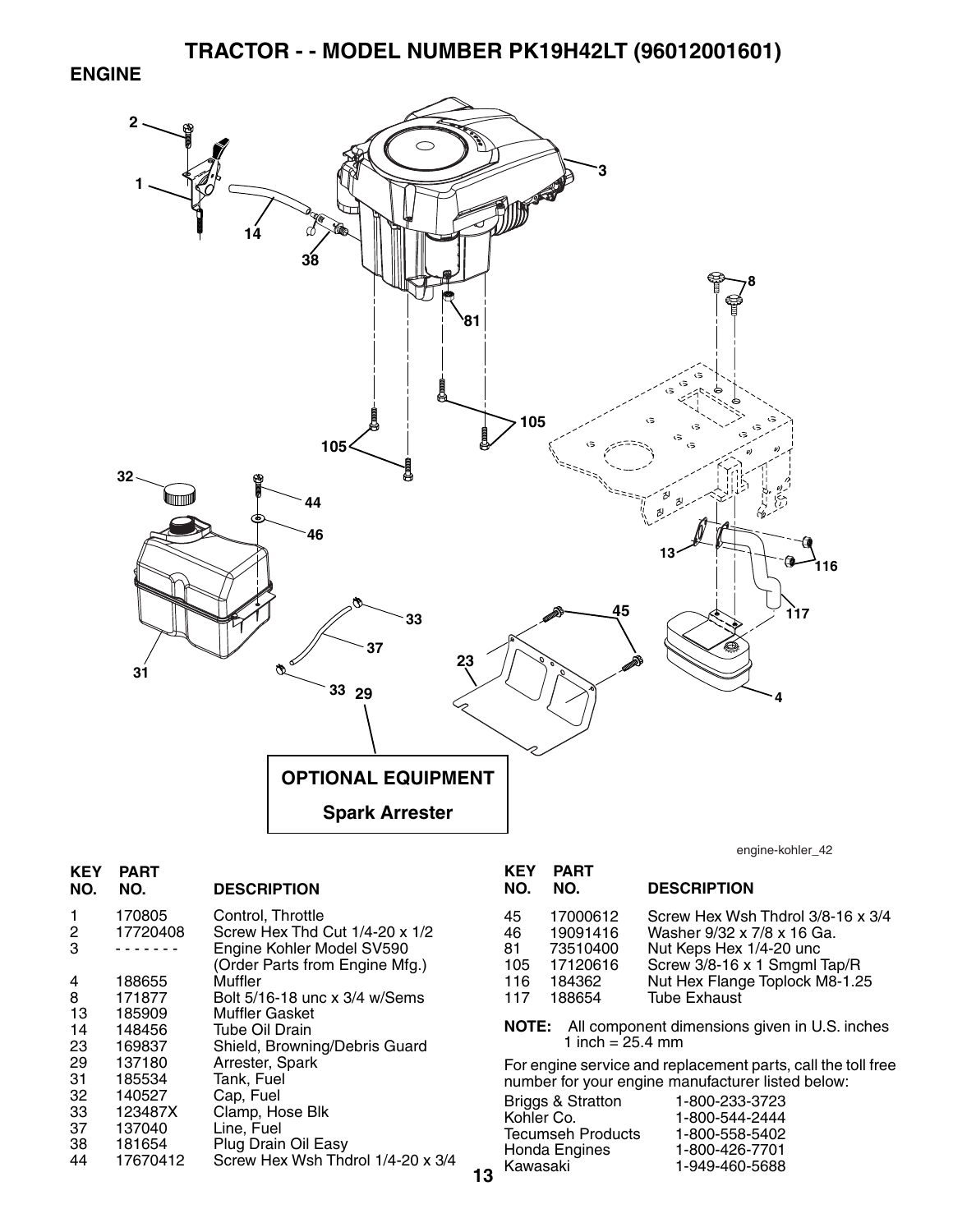**TRACTOR - - MODEL NUMBER PK19H42LT (96012001601) MOWER DECK** 

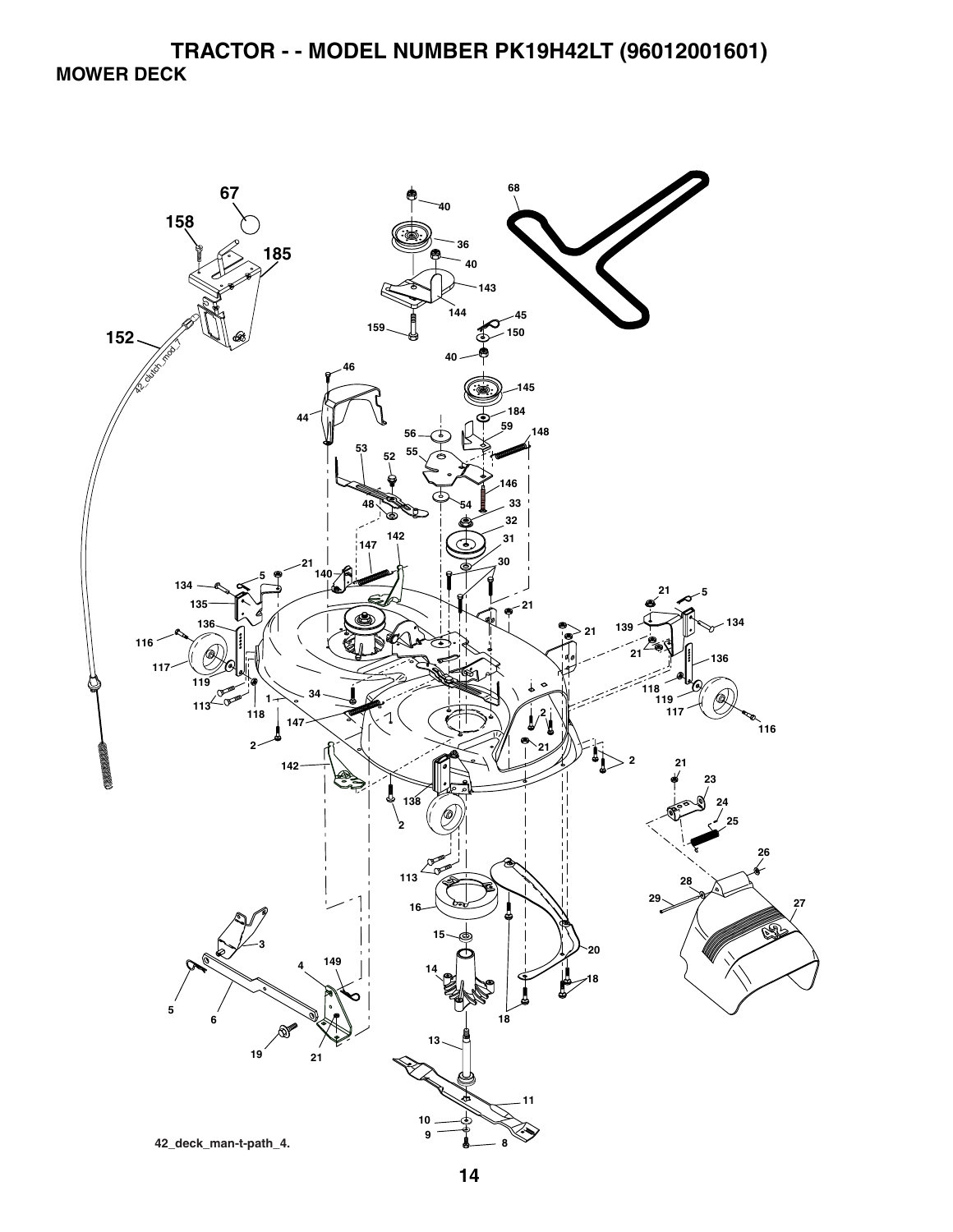#### **TRACTOR - - MODEL NUMBER PK19H42LT (96012001601) MOWER DECK**

#### **KEY PART NO. NO. DESCRIPTION KEY PART NO. NO. DESCRIPTION** 1 182032X421 Mower Deck Assembly, 42" 2 72140506 Bolt 3 138017 Bracket Asm Fr. Sway Bar 3/42 4 165460 Bracket Asm Deck 42" Sway Bar Retainer Spring 6 178024 Bar Sway Deck 8 850857 Bolt 3/8-24 x 1.25 Gr. 8 patched 9 10030600 Washer, Lock 10 140296 Washer, Hardened (The following Blades are available)<br>138971 Blade Mower 42" Hi-Lift 11 138971 Blade Mower 42" Hi-Lift (for bagging and discharging) - - 134149 Blade, Mulching 42" Std (for mulching mowers only) - - 139775 Blade Mulching 42" Premium (For better wear when mulching) 13 137645 Shaft Assembly, Mandrel, Vented 14 128774 Housing, Mandrel, Vented 15 110485X Bearing, Ball, Mandrel 16 174493 Stripper, Mandrel Deck 18 72140505 Bolt, Carriage 5/16-18 x 5/8 19 132827 Bolt, Shoulder<br>20 159770 Baffle, Vortex 20 159770 Baffle, Vortex<br>21 73680500 Nut 21 73680500 Nut 23 177563 Bracket, Deflector Mower 42"<br>24 105304X Cap, Sleeve 80 x 112 Blk Mo 24 105304X Cap, Sleeve 80 x 112 Blk Mower<br>25 123713X Spring, Torsion, Deflector 2 52 25 123713X Spring, Torsion, Deflector 2 52<br>26 110452X Nut, Push Phos & Oil 26 110452X Nut, Push Phos & Oil 27 130968X428 Shield, Deflector 42" Blk<br>28 19111016 Washer 11/32 x 5/8 x 16 28 19111016 Washer 11/32 x 5/8 x 16 Ga. 29 131491 Rod, Hinge 42" 6 75 W/G 30 173984 Screw Thdrol 31 187690 Washer, Spacer Mower Vented 32 173436 Pulley, Mandrel 33 178342 Nut, Toplock 34 72110612 Bolt Carr SH 3/8-16 x 1-1/2 Gr.5 36 173438 Pulley, Idler, Flat Nut Lock 3/8-16 44 140088 Guard, Mandrel, LH 45 4497H Retainer 46 137729 Screw, Thdrol 1/4-20 x 5/8 T 48 133944 Washer, Hardened 52 139888 Bolt, Shoulder 5/16-18 unc 53 184907 Arm Assembly, Pad, Brake<br>54 178515 Washer, Hardened 178515 Washer, Hardened 55 155046 Arm, Idler 56 122052X Spacer, Retainer 141043 Guard TUV Idler 67 171598 Knob Round 68 144959 V-Belt, 42" Mower 113 17000512 Screw 5/16-18 x 3/4 116 4898H Bolt, Shoulder 117 188606 Wheel, Gauge 118 73930600 Nut Centerlock 3/8-16<br>119 19121414 Washer 3/8 x 7/8 x 14 119 19121414 Washer 3/8 x 7/8 x 14 Ga.<br>134 156941 Pin Head Rivet Pin Head Rivet 135 159765X421 Bracket Asm. Whl Ga. R LH 136 155986 Bar Adjusting Gauge Wheel<br>138 159763X421 Bracket Asm Whl Ga. R RH 138 159763X421 Bracket Asm Whl Ga. R RH 139 159767X421 Bracket Asm. Whl Ga. F RH 140 159768X421 Bracket Asm Whl Ga. F LH<br>142 165890 Arm Spring Brake Mower 142 165890 Arm Spring Brake Mower<br>143 157109 Bracket Arm Idler 42" 143 157109 Bracket Arm Idler 42" 144 173441 Keeper Belt 42" Clutch Cable<br>145 173437 Pullev Idler Flat 145 173437 Pulley Idler Flat 146 173443 Bolt Carriage Idler<br>147 131335 Spring Extension Spring Extension 148 169022 Spring Return Idler 149 165898 Retainer Spring Yellow 150 19091210 Washer 9/32 x 3/4 x 10 Ga. 152 169676 Clutch Cable 42" 158 17720408 Screw Hex Thd Cut 1/4-20 x 1/2 159 72140614 Bolt Rdhd Sqn 3/8-16 unc x 1-3/4 184 19131410 Washer 13/32 x 7/8 x 10 Ga. 188234 Head Asm Cable Clutch<br>130794 Mandrel Assembly (Inclu - - 130794 Mandrel Assembly (Includes Housing Shaft and Shaft Hardware Only - Pulley Not Included) - - 184563 Replacement Mower, Complete **NOTE:** All component dimensions given in U.S. inches 1 inch =  $25.4 \, \text{mm}$